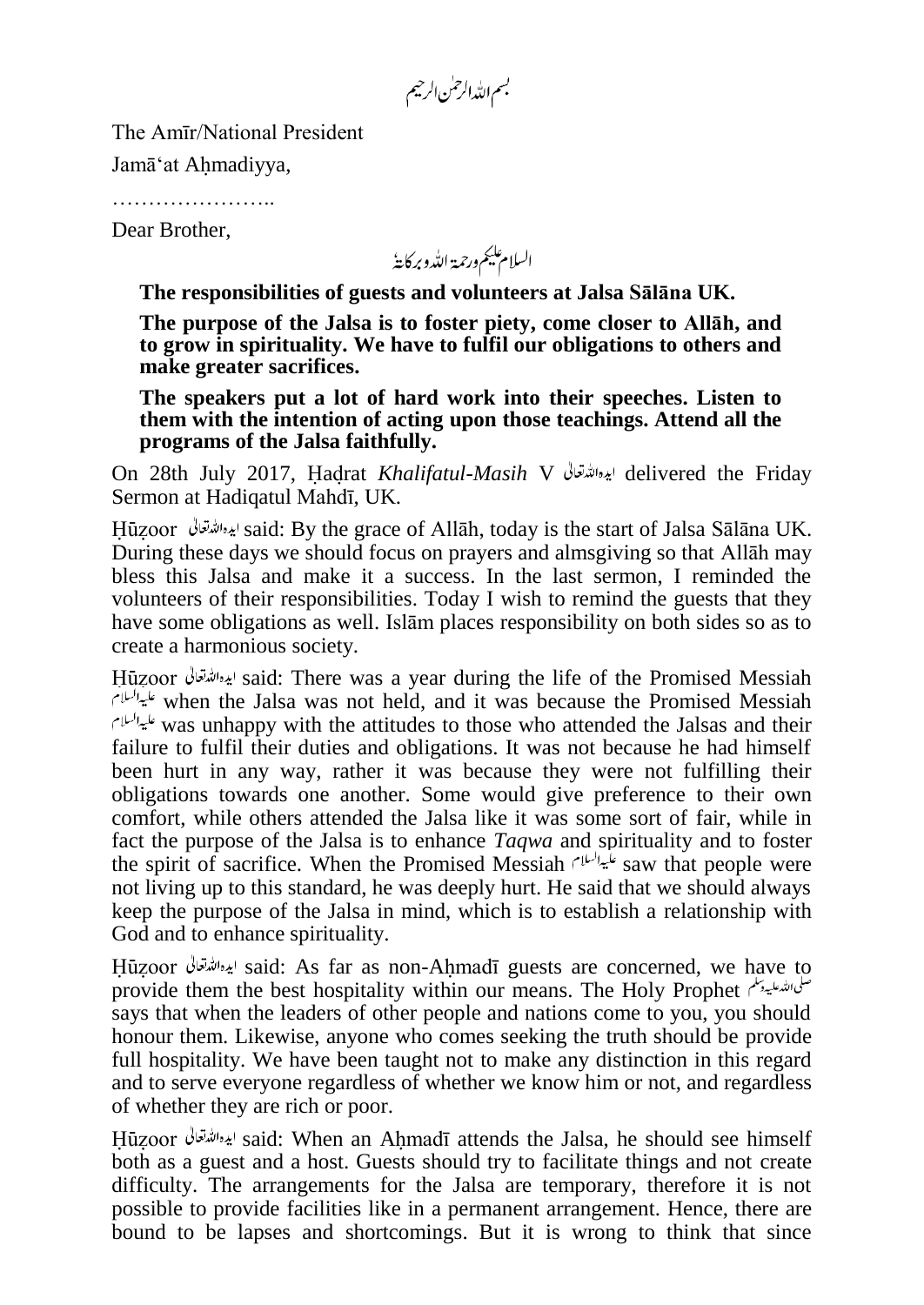Ahmadīs are in charge of the arrangement, we can criticise them as we like. These volunteers have come with the spirit and zeal to serve the guests of the Jalsa. Many of them are highly educated and affluent people. Therefore, it is important to treat the volunteers with kindness, and if they are unable to meet any of your needs and apologise for it, accept their apology with good humour.

Huzoor said: Ahmadī guests should not consider themselves guests, rather they should come with the intention to reap the blessings of prayers and to progress in spirituality, and not waste their time in petty squabbles. While I say to the workers that they should treat the guests cordially and with forbearance and patience, the guests too should happily partake of whatever is available. Workers should serve food in a respectful way. And the guests should leave the food marquee as soon as they finish eating so that others can have their turn.

Huzoor said: Although every effort is made to fulfil the needs of the guests, there can still be some shortcomings. Last night a pipe broke in the bathrooms and they had to be closed. The parking system has been changed to avoid congestion, and the guests should fully cooperate with those on parking duty. They should also try to start early in order to arrive in time. Security concerns are rising, therefore they should cooperate with the security staff and show their cards as many times as it is required. Do not give your card to anyone else. Sometimes even workers are guilty of this mistake. If someone has two cards, they should both be checked. No one should feel offended, nor should those on duty shy away for this.

Huzoor said: Keep watch over your surroundings. Focus on prayers and do not move about during the proceedings. The management should have arrangement for food at all times. Some people arrive late and can become sick due to prolonged starving. But such guests should also eat their food quickly and join the Jalsa marquee. Likewise, the administration should see to it that the bazaar is completely closed while the Jalsa is going on. If some stalls cannot be closed complete and have valuable items, arrangements should be made for those on duty to listen to the Jalsa on the spot.

Huzoor said: This year also there are the Shroud of Jesus and Review of Religions exhibitions, which guests should benefit from. This year the *Al-Qalm* project will also be held; those interested should participate in it. There is also an exhibition of holy relics and photos. But all these will remain closed while the Jalsa is in session.

Huzoor said: The speakers put in a lot of hard work in preparing their speeches, it is important to listen to them carefully. The Promised Messiah says that everyone should listen carefully and should not only appreciate the apparent verbosity of the speaker. The Promised Messiah  $s^{\mu\nu}$ says, My nature demands that everything I do should be for God. We should say everything for the sake of God and seeking His pleasure; whatever we hear, we should take it as the words of God and act upon them. Otherwise there are numerous conferences and lectures where great linguists and scholars make speeches, but why is it that they are so ineffective and the people continue to spiral downwards rather than rise upwards? This is because those who attend these occasions are devoid of sincerity.